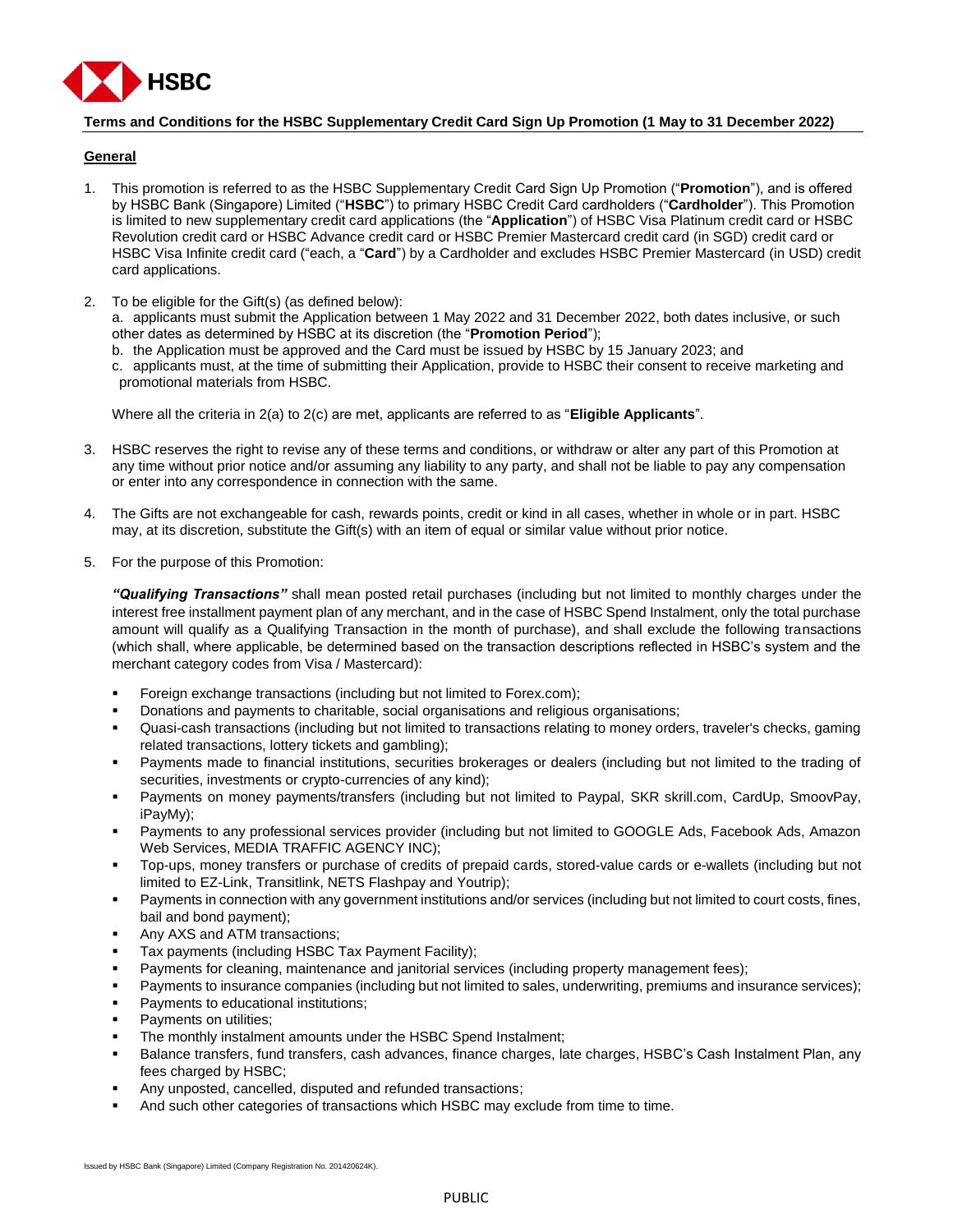For the purposes of determining whether a given transaction is qualified, please note that the business activities of a merchant is determined by the business classification of that merchant outlet which in turn is determined by the merchant/the merchant's acquiring bank.

*"Card Account Opening Date"* means the date printed on the letter sent to an Eligible Applicant enclosing his/her Card issued pursuant to this Promotion.

## **Mechanics**

6. To qualify for the Promotion, an Eligible Applicant must fulfill the conditions set out below (each a "**Qualified Cardholder**") to be entitled to the following gift ("**Gift**"):

| Gift | <b>SGD30 cashback</b> per supplementary card (capped at 5 supplementary cards per Cardholder)<br>Did not cancel any supplementary card(s) within last 12 months prior to the Card Account<br>Opening Date*; and<br>Charge a minimum of 1 Qualifying Transaction to the supplementary card(s) from the Card<br>Account Opening Date to the end of the following month ("Qualifying Spend Period"); and<br>has not revoked his/her consent to receive marketing or promotional materials from HSBC<br>at the time the Gift is credited to the Eligible Applicant.*in each case prior to the approval<br>date of their new Card application under this Promotion. |
|------|----------------------------------------------------------------------------------------------------------------------------------------------------------------------------------------------------------------------------------------------------------------------------------------------------------------------------------------------------------------------------------------------------------------------------------------------------------------------------------------------------------------------------------------------------------------------------------------------------------------------------------------------------------------|

- 7. For the purposes determining the Qualifying Transactions, the following shall apply:
	- a. if a Qualifying Transaction is cancelled or reversed after the applicable Qualifying Spend Period is over, the Qualified Cardholder will not be considered to have incurred the Qualifying Transactions; and
	- b. where more than one Card is applied for and issued, Qualifying Transactions on each Card will not be aggregated with Qualifying Transactions on other Cards for the purpose of determining whether the Qualifying Transactions for this Promotion has been met.
- 8. Qualified Cardholders will be notified by the Notification Date (as set out in Clause 12), after HSBC determines in its discretion that the criteria under this Promotion have been met, barring any unforeseen technical delays.
- 9. The cashback will be credited into the Qualified Cardholder's Card account, after HSBC determines in its discretion that the criteria under this Promotion have been met by the Notification Date (as set out in Clause 12), barring any unforeseen technical delays. Any request for early fulfilment of a Gift will not be granted nor entertained by HSBC.
- 10. The cashback can only be used to offset future retail purchases and cannot be transferred, withdrawn as cash or used to offset payments such as fund transfers, tax payments, financial charges, late charges, fees and other outstanding balances.

| <b>Card Account Opening Date</b> | <b>Qualifying Spend Period</b>     | <b>Notification Date</b> |  |
|----------------------------------|------------------------------------|--------------------------|--|
| 1 – 31 May 2022                  | 1 May 2022 - 30 June 2022          | By 31 July 2022          |  |
| $1 - 30$ June 2022               | 1 June 2022 - 31 July 2022         | By 31 August 2022        |  |
| 1 – 31 July 2022                 | 1 July 2022 - 31 August 2022       | By 30 September 2022     |  |
| 1 – 31 August 2022               | 1 August 2022 - 30 September 2022  | By 31 October 2022       |  |
| $1 - 30$ September 2022          | 1 September 2022 - 31 October 2022 | By 30 November 2022      |  |
| 1 – 31 October 2022              | 1 October 2022 – 30 November 2022  | By 31 December 2022      |  |
| 1 – 30 November 2022             | 1 November 2022 - 31 December 2022 | By 31 January 2023       |  |
| $1 - 31$ December 2022           | 1 December 2022 - 31 January 2023  | By 28 February 2023      |  |
| 1 – 15 January 2023              | 1 January 2023 - 28 February 2023  | By 31 March 2023         |  |

| 11. The Qualifying Spend Period and Notification Date(s) as set out below: |  |  |
|----------------------------------------------------------------------------|--|--|
|                                                                            |  |  |

ued by HSBC Bank (Singapore) Limited (Company Registration No. 201420624K).